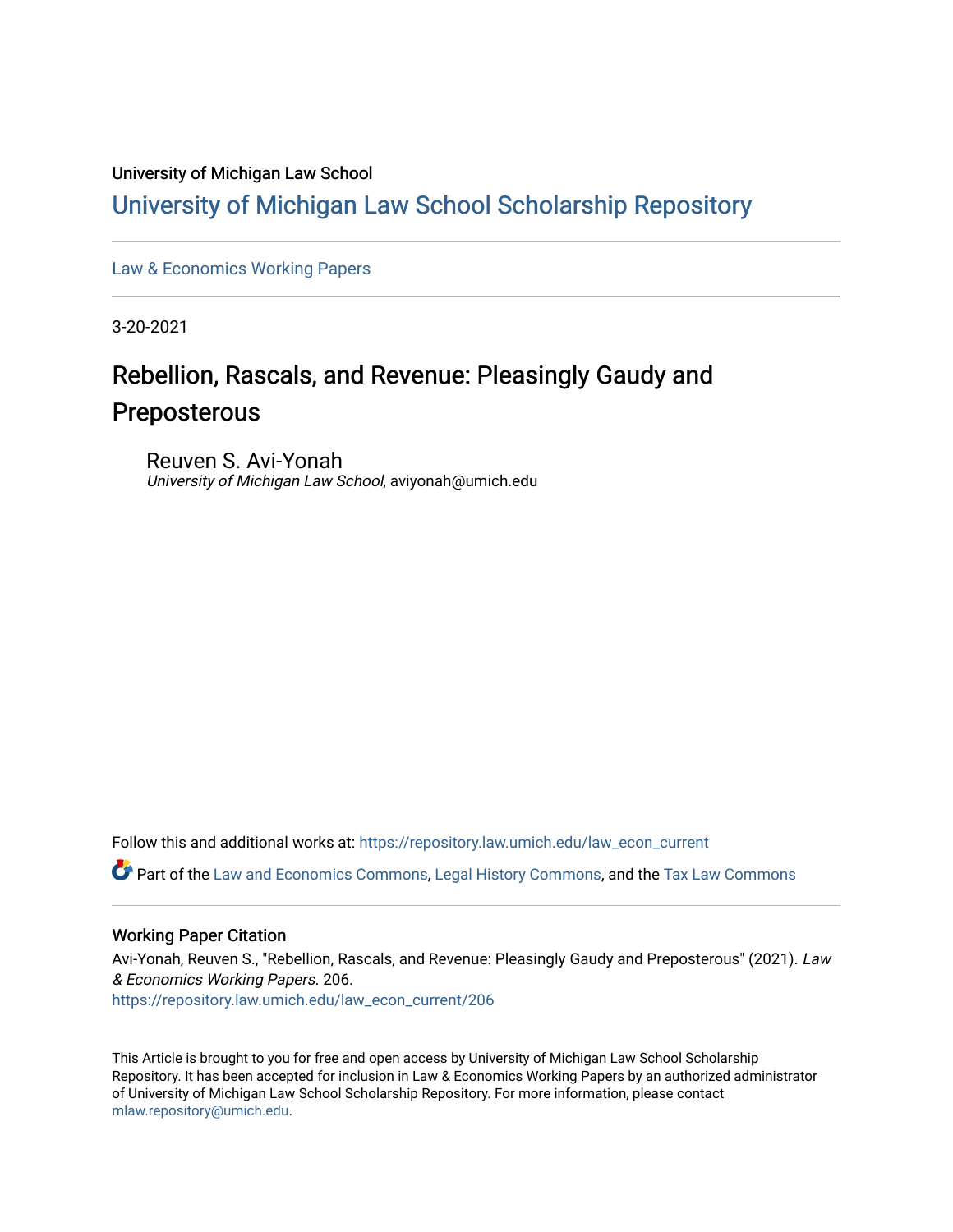# BOOK REVIEWS

tax notes federal

## *Rebellion, Rascals, and Revenue***: Pleasingly Gaudy and Preposterous**

**Reviewed by Reuven S. Avi-Yonah**



*Rebellion, Rascals, and Revenue: Tax Follies and Wisdom Through the Ages,* by Michael Keen and Joel Slemrod. Published by Princeton University Press (2021). Hardcover, 536 pages. Price: \$29.95.

Michael Keen and Joel Slemrod's book is wonderful and should be read by any student of tax. It is both entertaining and instructive. And to this historian, it is remarkable how a volume written by two prominent public finance economists can successfully accomplish the goals of historical study first enunciated by its founders, Herodotus and Thucydides. Herodotus believed that the study of history was primarily about learning from what was different about the past and other cultures to better understand our own,<sup>1</sup> while Thucydides thought that it was about understanding how people react similarly to similar situations in order to predict their future

behavior.<sup>2</sup> Keen and Slemrod explain that their objective is to achieve both:

Tax stories from the past, we hope to show, can be entertaining — sometimes in a weird way, sometimes in a gruesome one, and sometimes simply because they are fascinating in themselves. They are also helpful in thinking about the tax issues that run through today's headlines and politics. The stories we tell in this book span several millennia, from Sumerian clay tablets, Herodotus, and the unusual tax ideas of the Emperor Caligula through to the slippery practices revealed by the Panama Papers, the tax possibilities unleashed by blockchain, and the outlook for taxation in a world transformed by the COVID-19 pandemic. But this book is not a history of taxation. Nor is it a primer on tax principles. It is a bit of both. $3$ 

To most tax policymakers and academics, tax history may seem a bit arcane, because they believe that the study of taxation, and especially public finance economics, is a story of progress and that we know better how to design good tax systems than our ancestors. To this attitude, Keen and Slemrod offer a decisive rejoinder: We do not necessarily understand taxation better than our predecessors, and in fact we can learn from their experience. As they say:

1

<sup>1</sup> Herodotus 1.1: "These are the researches of Herodotus of Halicarnassus, which he publishes, in the hope of thereby preserving from decay the remembrance of what men have done, and of preventing the great and wonderful actions of the Greeks and the Barbarians from losing their due meed of glory."

<sup>&</sup>lt;sup>2</sup>Thucydides 1.22: "The absence of romance in my history will, I fear, detract somewhat from its interest; but if it be judged useful by those inquirers who desire an exact knowledge of the past as an aid to the interpretation of the future, which in the course of human things must resemble if it does not reflect it, I shall be content. In fine, I have written my work, not as an essay which is to win the applause of the moment, but as a possession for all time."

<sup>3</sup> Keen and Slemrod, *Rebellion, Rascals, and Revenue: Tax Follies and Wisdom Through the Ages*, xv (2021).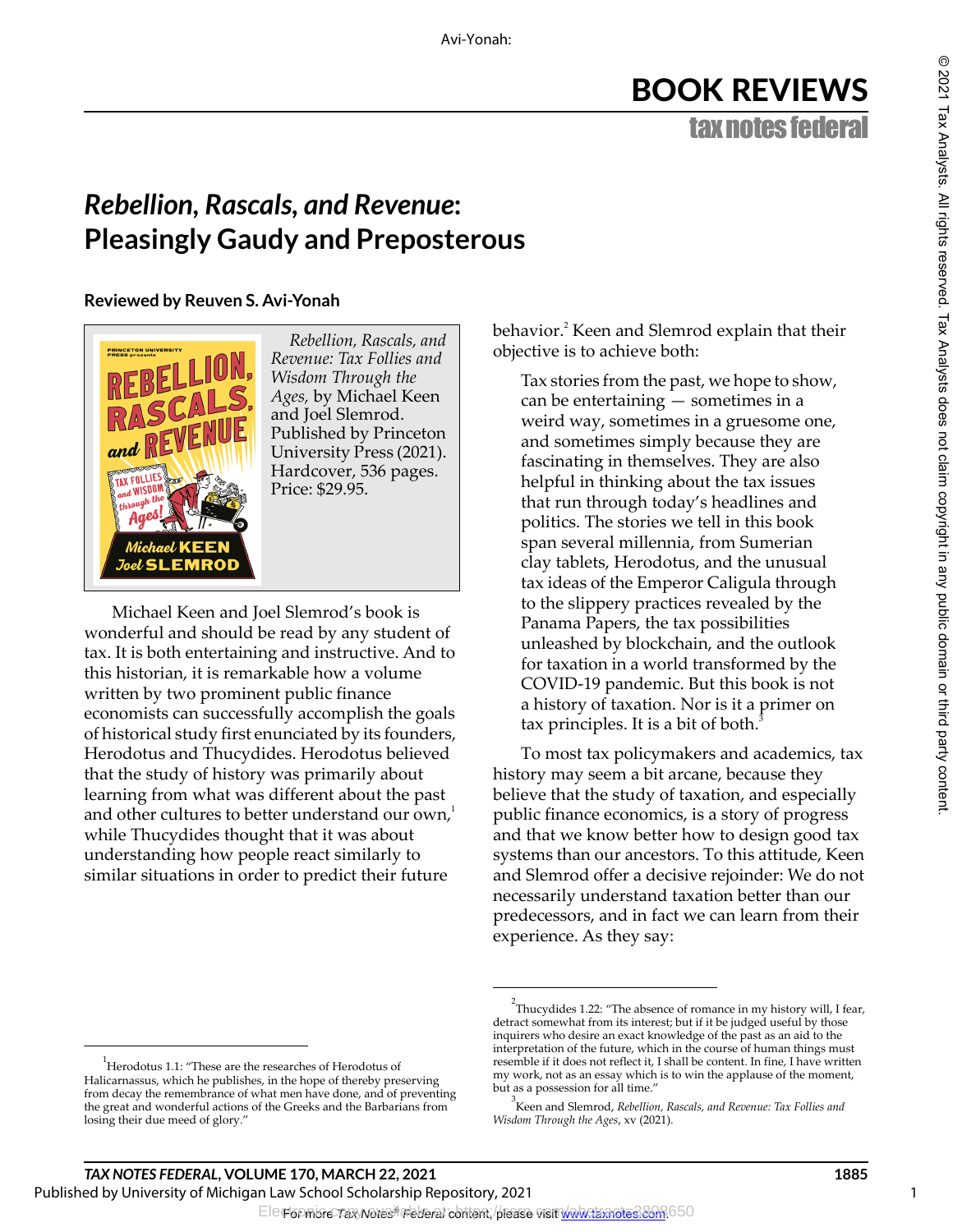Many of the tax episodes we look at may at first seem far-fetched or ridiculous. Some are stories of disastrous missteps and cruelty. Some, we admit, teach no useful lesson that we can discern, but are just pleasingly gaudy and preposterous.<sup>4</sup> But along with the follies there are also episodes of remarkable wisdom. *For it is a theme of the book that, when it comes to designing and implementing taxes, our ancestors were addressing fundamentally the same problems that we struggle with today. And they were no less ingenious — not just in creating taxes, but also in avoiding and evading them — than we are. We should not feel too superior to our forebears, given the taxes we have nowadays*. The idea of taxing chimneys may seem quaint to us. But we suspect our descendants will find some of the things that we do today more than a little peculiar, such as taxing multinationals by trying to figure out what some entirely different and hypothetical set of companies would have done in the unlikely (possibly inconceivable) event that they found themselves in the same circumstances. And they would be right.<sup>5</sup> [Emphasis added.]

Unlike other books about tax history, Keen and Slemrod organize their volume not chronologically but by issues, and so it "jumps around across the centuries and over the continents."6 The volume is divided into five parts. The first part is about the big picture, taking a broad look at "how, over the ages, governments have set about trying to make the likes of us all pay for whatever it is they wanted to do."<sup>7</sup> Part 2, in contrast to the younger generation of public

finance economists who worship utilitarianism and the social welfare function, is about fairness, because "this is something even wicked rulers have to care about if they want to survive, and we look at the many mistakes and occasional brilliance that they have shown in trying to cope."8 However, figuring out winners and losers turns out to be difficult, because the question of who bears the burden of a tax is hard (just look at today's debate over the corporate tax, whose incidence is still uncertain after over 50 years of economic disputes). Part 3 highlights the ingenious ways people have sought to avoid taxation, from the ancient Egyptians to today's multinationals. Part 4 is about tax collection and the ways that governments have found "to threaten, cajole, and sweet-talk us into paying whatever their rules say we ought to."<sup>9</sup> The final part "looks at the messy realities of making tax policy, describes spectacular successes and failures, and distills a few lessons to help cope with a future in which taxation, we can be pretty sure, is not going away but may well start to take quite different forms from those we are accustomed to." The book ends by speculating about what "tax follies future generations will find to chuckle over when they see how we do things today."<sup>10</sup>

For a historian, this jumping about from one century to another is a bit dizzying, and makes you worry that some nuance is lost because of the lack of historical context. But as far as I could see, there are no major inaccuracies, and the book offers much to learn from, especially for those who seek to better understand basic issues in public finance. For example, what do economists mean when they discuss "deadweight loss" or "excess burden"? Keen and Slemrod offer the following lucid example from the English hearth tax (1662-1689):

Troubled though this short-lived experience was, the hearth tax provides a way to see the nature and workings of excess burden through the eyes of one taxpayer who went through it. In 1662,

8 *Id*. at xviii. 9 *Id*. 10 *Id*.

 $4\pi^4$ "Taxation  $\dots$  is eternally lively; it concerns nine-tenths of us more directly than either smallpox or golf, and has just as much drama in it; moreover, it has been mellowed and made gay by as many gaudy, preposterous theories." H.L. Mencken, "The Dismal Science," in *Prejudices: Third Series* 79 (1922).

<sup>5</sup> Keen and Slemrod, *supra* note 3, at xvi. For a similar argument, see also Reuven S. Avi-Yonah, "*Why Study Tax History?* P. Harris & D. de Cogan (editors), Studies in the History of Tax Law, Volume 9, Hart Publishing Oxford, 2019," 48(6-7) *Intertax* 687 (2020).

<sup>6</sup> Keen and Slemrod, *supra* note 3, at xvii.

<sup>7</sup> *Id*.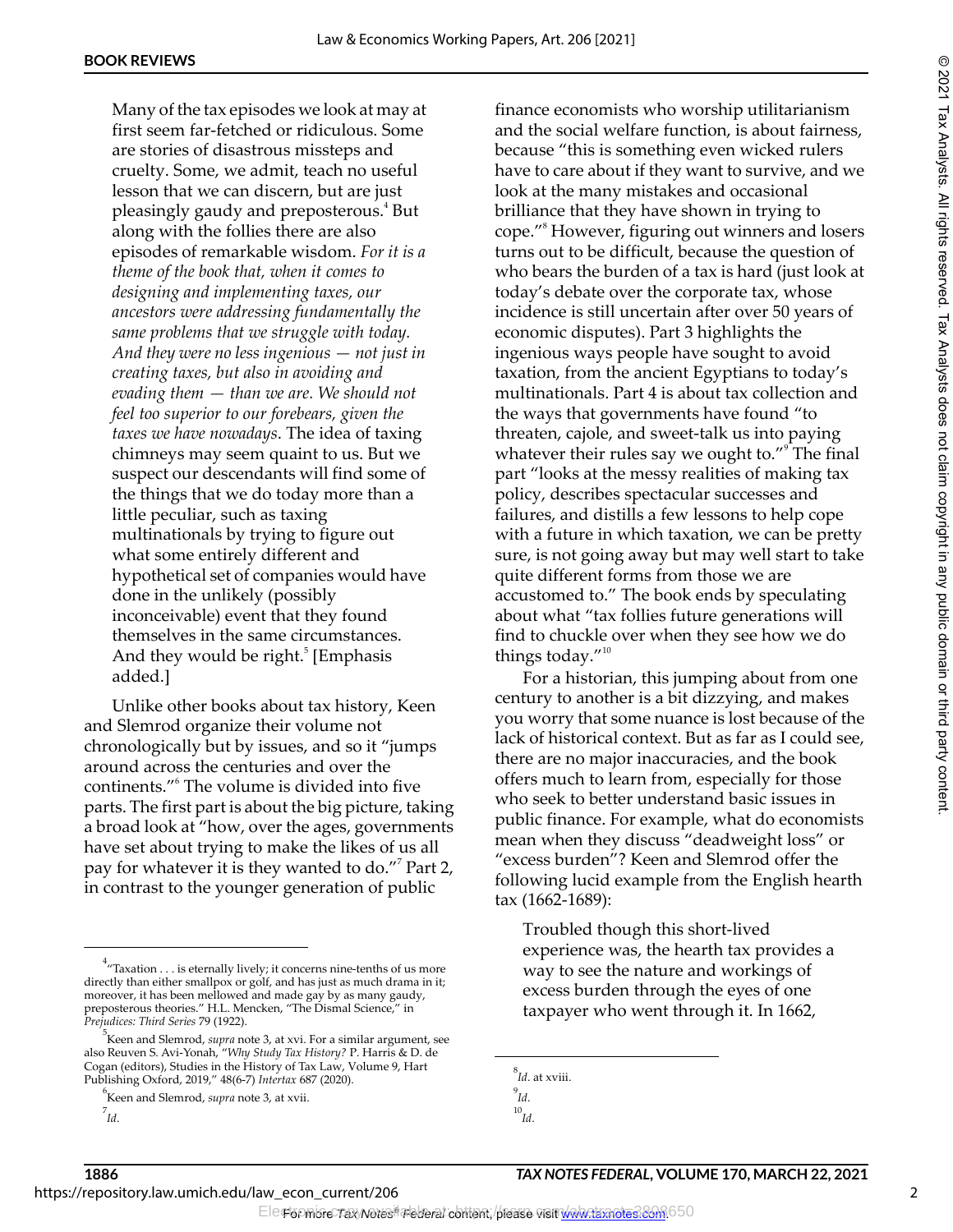when the hearth tax was introduced, John Windover was living in Holy Rood parish, just outside Southampton, on the south coast. He was doing pretty well: His home had five fireplaces, which was around the average for all those in the parish that were liable to the tax. Eight years later, however, Mr. Windover had only four fireplaces. We do not know if it was the tax that led him to have one less fireplace, but suppose that it was. On his remaining fireplaces, Mr. Windover remitted a total tax of 8 shillings. But the true cost to him of the tax was more than that: In addition to having less to spend on other things, he now lived in a colder and no doubt less welcoming house. That additional cost, over and above the tax he paid — the numb fingers, the nightcap pulled lower to warm his ears — was the excess burden that Mr. Windover suffered from the hearth tax.

This loss is less tangible than the 8s that Mr. Windover handed over to the tax collector, but it was no less real for that. And we can even put a money value on it. The additional loss that he bore was the value to him of the one hearth that he no longer had in 1670. How much was that worth to him (over and above the cost of the fireplace itself)? Certainly less than the extra 2s of tax it would have triggered had it had still been there: If it had been worth more to him than that, he would have kept the fireplace and endured the extra tax liability it caused. And it was also worth to him no less than nothing: otherwise he would not have had it to begin with. So the value to him of the fireplace he no longer had in 1670 was between 2s and nothing. A reasonable guess would be in the middle, at 1s. So the total loss to him from the hearth tax was about 9s. Of that, 8s was in the very obvious form of a tax payment and at least had the merit to wider society of helping to finance government spending. The other 1s, the excess burden, was not just hard to see but benefited no one: It was, for both John Windover in

particular and Restoration England in general, pure waste. $11$ 

This explanation seems to this reader a much more fun way of learning about excess burden than any fancy diagram with supply and demand curves and mysterious triangles.

The one issue I would have liked Keen and Slemrod to be clearer about is to distinguish between the various goals of taxation.<sup>12</sup> In my opinion, a tax can have one of three goals: raising revenue for the government, redistributing income from the rich to the poor, and regulating behavior. We should evaluate each tax in relationship to these goals.

Taxes whose primary purpose is to raise revenue should primarily be judged based on their efficiency (that is, how little they affect taxpayer behavior to minimize deadweight loss). A poll tax (taxing each person the same amount) is very efficient because the only way to avoid it is to leave the taxing jurisdiction and forgo the benefits it provides. For modern taxes, the most efficient and also easiest to administer is the VAT, because it is imposed on a relatively inelastic (less responsive to tax) behavior, that is, the consumption of goods and services, and because it recruits the private sector to administer it. No wonder that it is a "money machine" that even weak tax administrations deploy successfully, and that the biggest flaw in the current U.S. tax system is our lack of a VAT.<sup>13</sup>

Taxes whose primary purpose is redistribution to achieve a more equal society should primarily be judged by how effective they are in reducing inequality. A wealth tax, as proposed by Senate Finance Committee member Elizabeth Warren, D-Mass., would do a better job than our current personal income tax, which is heavily riddled with tax expenditures such as the yawning gap between the ordinary income rate (37 percent) and the capital gains and dividends rate (23.8 percent). In fact, the entire federal tax

<sup>11</sup> *Id*. at 216.

<sup>12</sup> *See* Avi-Yonah, "The Three Goals of Taxation," 60 *Tax L. Rev*. 1 (2007).

 $^{13}$ On why the United States should adopt a VAT in addition to the income tax, see Avi-Yonah, "Risk, Rents, and Regressivity: Why the United States Needs Both an Income Tax and a VAT," *Tax Notes*, Dec. 20, 2004, p. 1651.